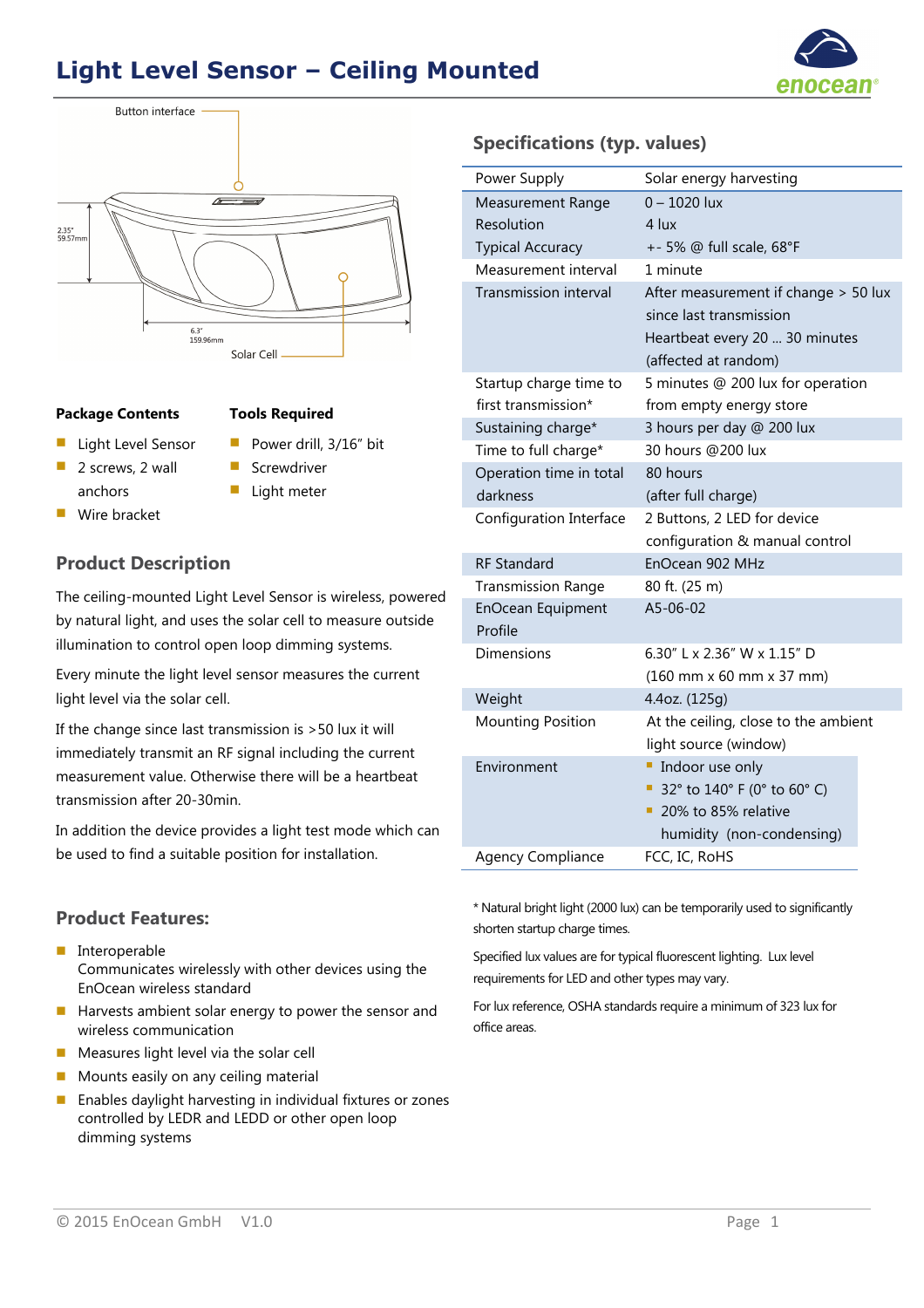# **Light Level Sensor – Ceiling Mounted Mounted**



## **1. Planning**

Take a moment to plan for the sensor's successful operation and optimal communication with other system components.

Remove the sensor from its packaging and place it under a bright light to provide the required startup charge.

Choose a proper installation location taking the following points into account:

- The sensor should be located at the ceiling, close to a window, or directly at the upper end of the interior window sidewall
- In The chosen location should provide natural light only; the sensor solar cell should not measure artificial light
- The sensor should be mounted such that the solar cell points towards the window so that it measures the amount of incoming daylight light only.
- Use light test mode to see if the sensor properly measured daylight daylight only. Light test mode blink rate should not change if artificial lights are switched on and off. measured daylight only. Light test mode blink rate<br>should not change if artificial lights are switched on and<br>off. In addition, during dusk or dawn use a light meter at the
- intended location and switch light on and off. Only small changes of the reported illumination should be seen.
- Consider the construction materials (such as metal) in the space and obstacles that may interfere with RF signals

### **2. Installing**

The light level sensor can be mounted on most surfaces surfaces with the provided screws, or mounted on dropped ceilings, using the provided wire bracket.

**NOTE:** It is often easier to link the se sensor before it is mounted mounted. Refer to the "Linking" section. **NOTE:** It is often easier to link the sensor before it is<br>mounted. Refer to the "Linking" section.<br>1. Decide where you want to install the light level sensor.

- The solar cell must point towards the window in order to measure outside illumination . Refer to the "Linking" section.<br>
e where you want to install the li<br>
blar cell must point towards the v<br>
ure outside illumination<br>
we the mounting plate from the<br>
mine which of the two installatio<br>
priate:<br> **rew Mountin**
- 2. Remove the mounting plate from the sensor.
- 3. Determine which of the two installation methods is most appropriate:

#### **A. Screw Mounting Plate to the Mounting Surface**

- i. Hold the mounting plate in place and use a pencil to lightly mark two small dots for the screw drill points.
- ii. Drill two holes with a 3/16" drill bit and insert the wall anchors.



© 2015 EnOcean GmbH V1.0

- iii. Insert the first screw loosely and level the iii. Insert the first screw loosely and level the<br>mounting plate.<br>iv. Insert the second screw and then hand-tighten mounting plate.
- the first screw.

#### **B. Mount Using the Wire Bracket Mount**

- i. Remove the ceiling tile where you want to mount the sensor.
- ii. Place the mounting plate squarely on the ceiling tile i. Remove the ceiling tile where you want to<br>
mount the sensor.<br>
ii. Place the mounting plate squarely on the ceiling<br>
and use the wire to mark two points for the hole<br>
iii. Punch two small holes through the ceiling tile a and use the wire to mark two points for the holes.
- the marked points.
- iv. Insert the wire bracket through the two holes in the mounting plate. Make sure the ends are roughly even.
- v. Feed the wires through the the holes in the ceiling tile.
- vi. On the front of the ceiling tile, flatten the wire bracket so it is snug against the mounting plate.
- 



- vii. On the back of the ceiling tile, twist the wires together to hold the mounting plate securely. On the back of the ceiling<br>the wires together to hold<br>mounting plate securely.<br>Replace the ceiling tile.<br>ch the sensor to the<br>inting plate.<br>i the 2-button interface
- viii. Replace the ceiling tile.
- 4. Attach the sensor to the mounting plate. mounting plate. With the 2 2-button inter facing you, slide the sensor to the left on the mounting plate until it snaps into place. nug against the mount<br>Dn the back of the ceilir<br>he wires together to ho<br>nounting plate securely<br>keplace the ceiling tile.<br>h the sensor to the<br>nting plate.<br>the 2-button interface



5. Confirm the sensor is properly positioned to measure outside illumination and has sufficient light to operate.

#### **3. Linking**

Linking is the process by which different devices are configured to work with each other in a system. Sometimes this process is also called Teach Teach-in or Learn the left on the mounting<br>te until it snaps into<br>cce.<br>nfirm the sensor is proper<br>tside illumination and has<br>**nking**<br>g is the process by which<br>ured to work with each of<br>ocess is also called Teach

Specifically for the Light Level Sensor, linking is the process by which it identifies itself to another device that is capable by which it identifies itself to another device that is<br>of receiving processing its sensor data (e.g. an LED Controller, a Central Controller or a Gateway).